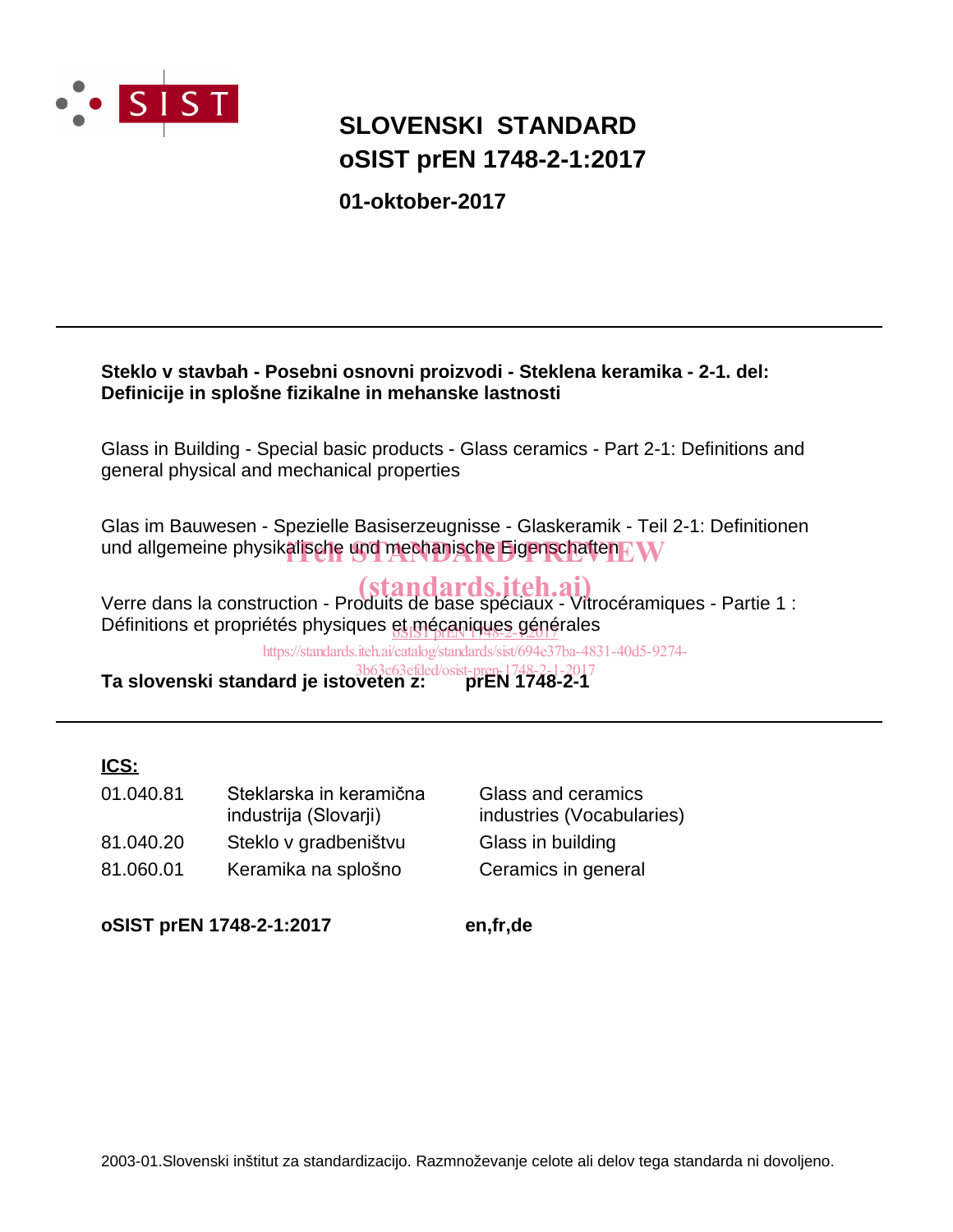# iTeh STANDARD PREVIEW (standards.iteh.ai)

oSIST prEN 1748-2-1:2017 https://standards.iteh.ai/catalog/standards/sist/694e37ba-4831-40d5-9274- 3b63c63efded/osist-pren-1748-2-1-2017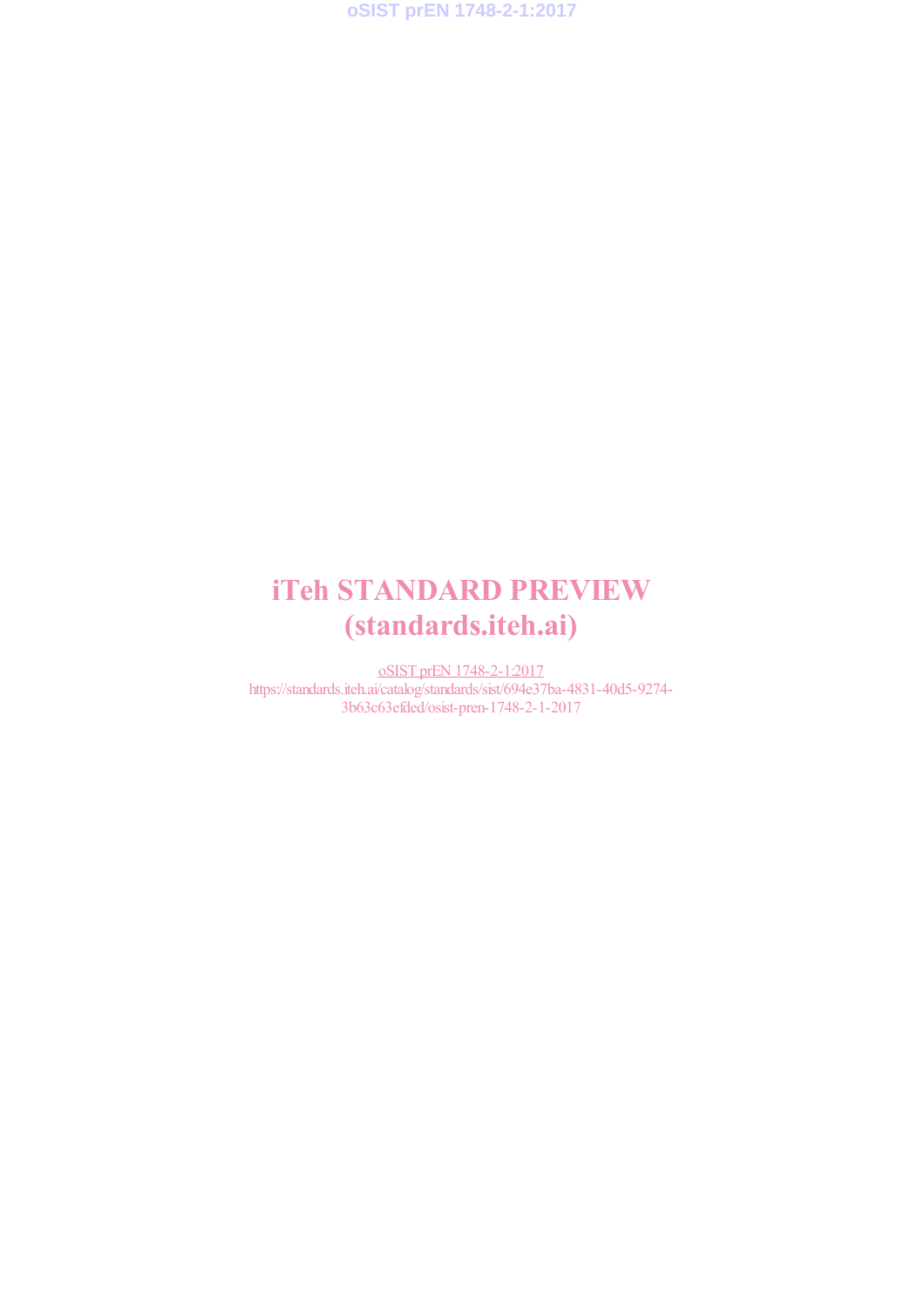# EUROPEAN STANDARD NORME EUROPÉENNE EUROPÄISCHE NORM

# **DRAFT prEN 1748-2-1**

August 2017

ICS 01.040.81; 81.040.20; 81.060.01 Will supersede EN 1748-2-1:2004

English Version

# Glass in Building - Special basic products - Glass ceramics - Part 2-1: Definitions and general physical and mechanical properties

This draft European Standard is submitted to CEN members for enquiry. It has been drawn up by the Technical Committee CEN/TC 129.

If this draft becomes a European Standard, CEN members are bound to comply with the CEN/CENELEC Internal Regulations which stipulate the conditions for giving this European Standard the status of a national standard without any alteration.

This draft European Standard was established by CEN in three official versions (English, French, German). A version in any other This draft European Standard was established by CEN in three official versions (English, French, German). A version in any other<br>language made by translation under the responsibility of a CEN member into its own language a Management Centre has the same status as the official versions.<br>
STAN QAPOS.Iteh.ai)

CEN members are the national standards bodies of Austria, Belgium, Bulgaria, Croatia, Cyprus, Czech Republic, Denmark, Estonia, Finland, Former Yugoslav Republic of Macedonia, France, Germany, Greece, Hungary, Iceland, Ireland, Italy, Latvia, Lithuania, rinianu, roriner Tugosiav Republic of Maceuonia, France, Germany, Greece, Hungary, Icelanu, Irelanu, Italy, Latvia, Lithuania,<br>Luxembourg, Malta, Netherlands, Norway, Poland, Portugal, Romania, Serbia, Slovakia, Slovenia, Turkey and United Kingdom.<sup>//Sta</sup> https://standards.iteh.ai/catalog/standards/sist/694e37ba-4831-40d5-9274-

3b63c63efded/osist-pren-1748-2-1-2017

Recipients of this draft are invited to submit, with their comments, notification of any relevant patent rights of which they are aware and to provide supporting documentation.

**Warning** : This document is not a European Standard. It is distributed for review and comments. It is subject to change without notice and shall not be referred to as a European Standard.



EUROPEAN COMMITTEE FOR STANDARDIZATION COMITÉ EUROPÉEN DE NORMALISATION EUROPÄISCHES KOMITEE FÜR NORMUNG

**CEN-CENELEC Management Centre: Avenue Marnix 17, B-1000 Brussels** 

© 2017 CEN All rights of exploitation in any form and by any means reserved worldwide for CEN national Members.

Ref. No. prEN 1748-2-1:2017 E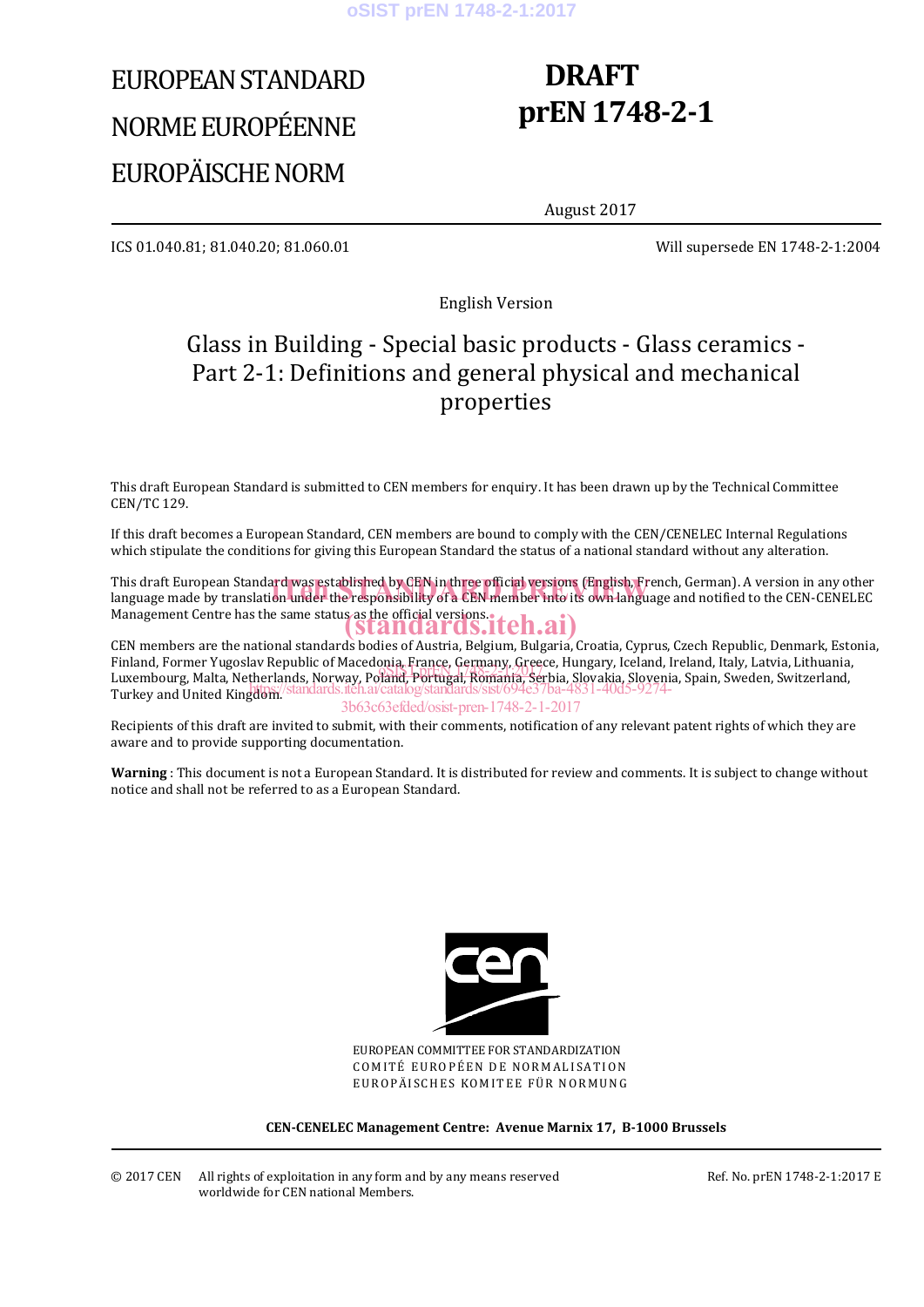## oSIST prEN 1748-2-1:2017

# prEN 1748-2-1:2017 (E)

# **Contents**

| 1                       |                                                                                           |  |  |
|-------------------------|-------------------------------------------------------------------------------------------|--|--|
| $\overline{2}$          |                                                                                           |  |  |
| 3                       |                                                                                           |  |  |
| $\overline{\mathbf{4}}$ |                                                                                           |  |  |
| 4.1<br>4.2              |                                                                                           |  |  |
| 5                       |                                                                                           |  |  |
| 5.1                     |                                                                                           |  |  |
| 5.2                     |                                                                                           |  |  |
| 5.3<br>5.3.1            |                                                                                           |  |  |
| 5.3.2                   |                                                                                           |  |  |
| 5.3.3                   |                                                                                           |  |  |
| 5.4                     |                                                                                           |  |  |
| 6                       | Dimensional requirements. STANDARD PREVIEW 10                                             |  |  |
| 6.1<br>6.1.1            |                                                                                           |  |  |
| 6.1.2                   |                                                                                           |  |  |
| 6.2                     |                                                                                           |  |  |
| 6.3                     |                                                                                           |  |  |
| 7                       |                                                                                           |  |  |
| 7.1<br>7.2              |                                                                                           |  |  |
| 7.2.1                   |                                                                                           |  |  |
| 7.2.2                   |                                                                                           |  |  |
| 7.3                     |                                                                                           |  |  |
| 7.3.1<br>7.3.2          | Visual faults (spot faults, linear/extended faults), all types of glass ceramics 13       |  |  |
| 7.4                     |                                                                                           |  |  |
| 7.4.1                   |                                                                                           |  |  |
| 7.5                     | 7.4.2 Visual faults (spot faults, linear/extended faults, all types of glass ceramics) 14 |  |  |
| 7.5.1                   |                                                                                           |  |  |
| 7.5.2                   |                                                                                           |  |  |
| 7.5.3                   |                                                                                           |  |  |
| 8                       |                                                                                           |  |  |
|                         |                                                                                           |  |  |
|                         |                                                                                           |  |  |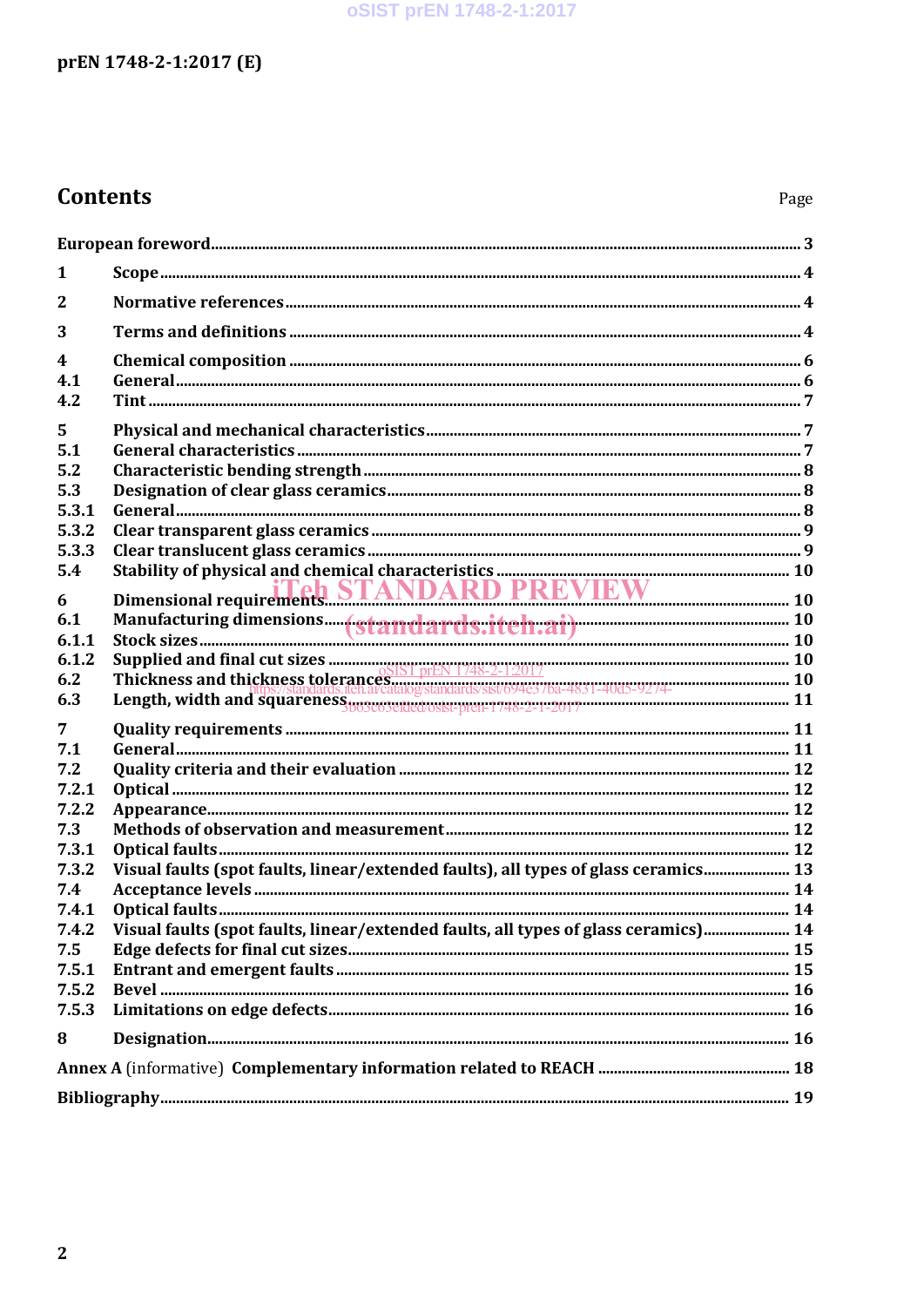# **European foreword**

This document (prEN 1748-2-1:2017) has been prepared by Technical Committee CEN/TC 129 "Glass in building", the secretariat of which is held by NBN.

This document is currently submitted to the CEN Enquiry.

This document will supersede EN 1748-2-1:2004.

This document has been prepared under a mandate given to CEN by the European Commission and the European Free Trade Association.

The main changes compared to the previous edition are the following:

- a) Clause 1: drawn and casted process have been removed;
- b) Chemical composition has been modified in Table 1 to express composition in elements;
- c) Clause 5: luminous transmittance have been modified;
- d) Clause 6: new thickness tolerances have been added for floated glass ceramics and sub Clause 6.3 "Tolerances and squareness" has been completely revised; the squareness of rectangular glass "Tolerances and squareness" has been completely revised; the squar<br>panes is now expressed by the difference between its diagonals;
- e) Clause 7 has been completely revised (including the Zebra method of observation optical faults);
- f) Categories of defects have been removed, only one quality is defined (Table 9); https://standards.iteh.ai/catalog/standards/sist/694e37ba-4831-40d5-9274-
- g) a new informative Annex A given complementary information related to REACH has been added; 3b63c63efded/osist-pren-1748-2-1-2017
- h) the document has been editorial revised.
- EN 1748 is currently composed with the following parts:
- EN 1748-1-1, *Glass in building — Special basic products —Borosilicate glasses — Part 1-1: Definition and general physical and mechanical properties*;
- EN 1748-1-2, *Glass in building — Special basic products — Borosilicate glasses — Part 1-2: Evaluation of conformity/Product standard*;
- EN 1748-2-1, *Glass in Building — Special basic products — Glass ceramics — Part 2-1: Definitions and general physical and mechanical properties*;
- EN 1748-2-2, *Glass in building — Special basic products — Glass ceramics — Part 2-2: Product standard*.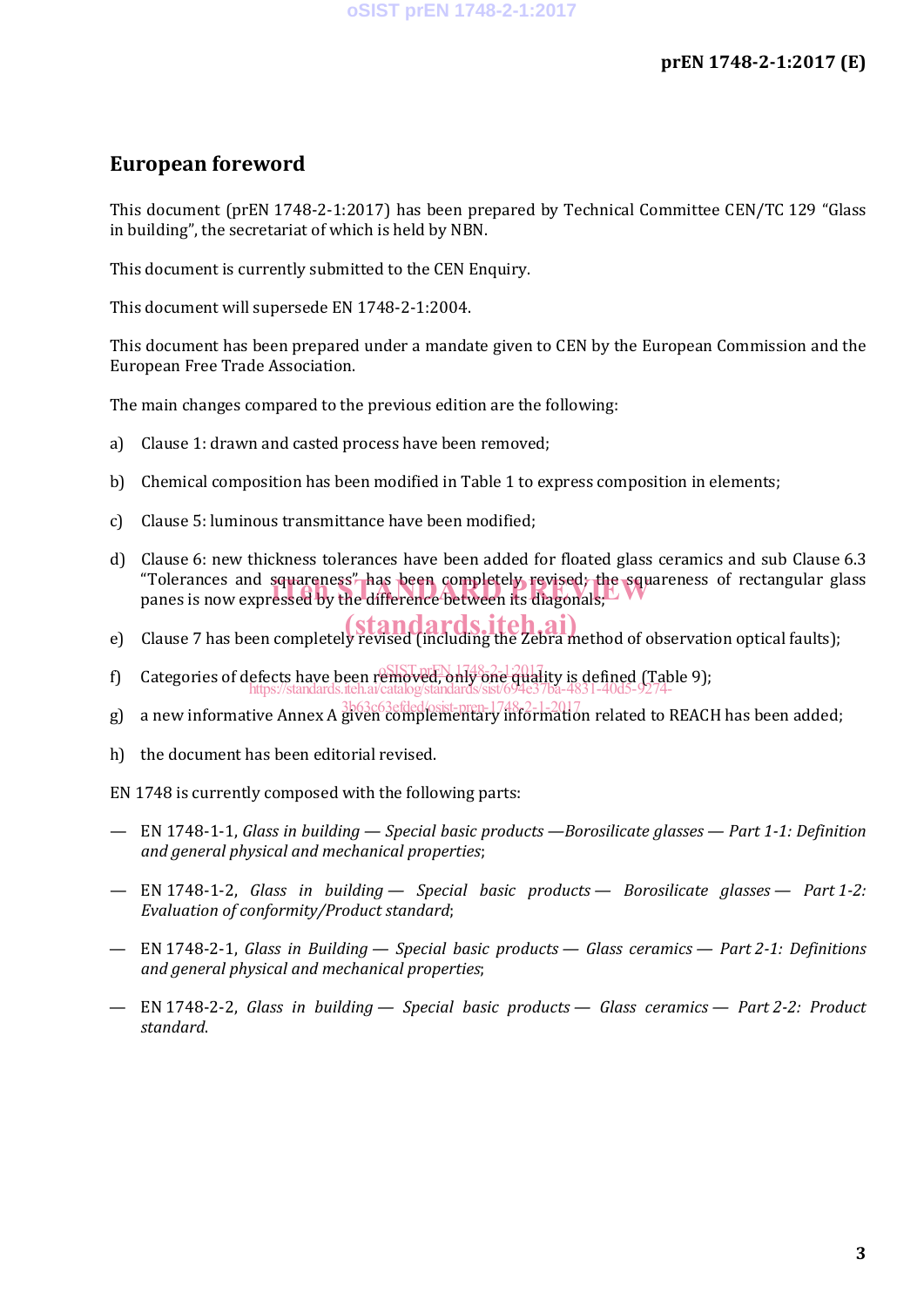### **prEN 1748-2-1:2017 (E)**

#### **1 Scope**

This European Standard specifies and classifies special basic products - glass ceramics, indicates their chemical composition, their main physical and mechanical characteristics, their dimensional and minimum quality requirements (in respect of optical and visual faults).

This European Standard applies to special basic products - glass ceramics supplied in stock sizes, supplied sizes or in cut sizes for final end use.

This European Standard does not apply to final cut sizes having a dimension less than 100 mm or a surface area less than 0,05 m2.

#### **2 Normative references**

The following documents, in whole or in part, are normatively referenced in this document and are indispensable for its application. For dated references, only the edition cited applies. For undated references, the latest edition of the referenced document (including any amendments) applies.

EN 410:2011, *Glass in building — Determination of luminous and solar characteristics of glazing*

ISO 9385:1990, *Glass and glass-ceramics — Knoop hardness test*

### **3 Terms and definitions**

For the purposes of this document, the following terms and definitions apply.  $\color{red}\bigvee\color{black}$ 

#### **3.1**

# (standards.iteh.ai)

#### **glass ceramics**

type of glass consisting of a crystalline and a residual glass phase<br><u>0SIST prEN 1748-2-1:2017</u>

Note 1 to entry: The glass is botained by he ai/catalog/standards/sist/694e37ba-4831-40d5-9374-ting or rolling and is subsequently subjected to a heat treatment which transforms, in a controlled manner, part of the glass into a fine subsequently subjected to a heat treatment which transforms, in a controlled manner, part of the glass int grained crystalline phase; the glass ceramics has properties which deviate from those of the glass from which it was transformed.

#### **3.2**

#### **floated glass ceramics**

flat, transparent or translucent, clear or tinted glass ceramics having parallel and polished faces obtained by continuous casting and flotation on a metal bath

Note 1 to entry: In French called 'glace' and in German 'Floatglas'.

#### **3.3**

#### **rolled glass ceramics**

flat, transparent or translucent, clear or tinted glass ceramics obtained by continuous casting and rolling

#### **3.4**

#### **length, H and width, B**

defined with reference to the direction of draw of the glass ribbon as shown in Figure 1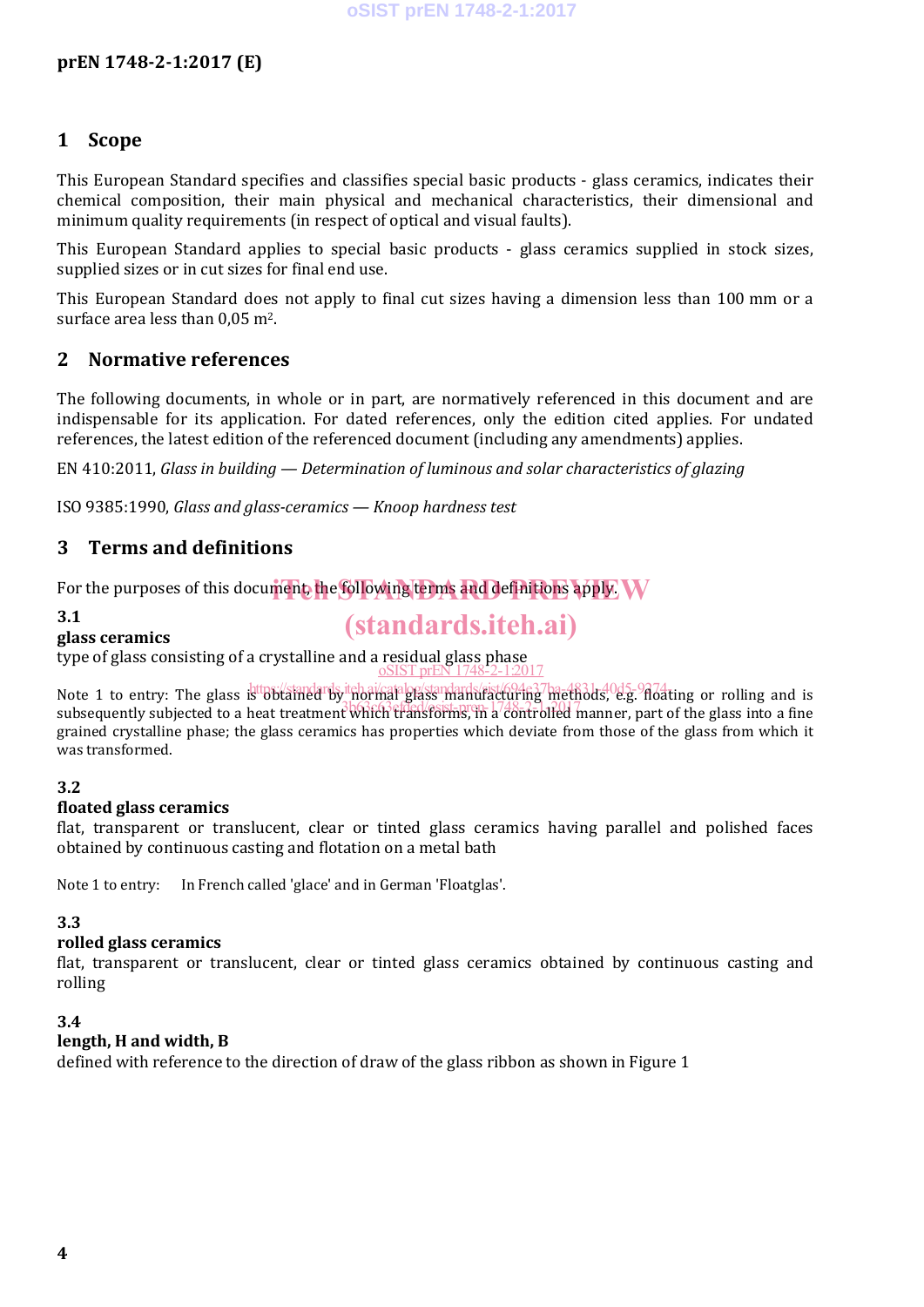

#### **Key**

- $1 \rightarrow$  direction of draw
- H length
- B width



#### **3.5**

#### **stock sizes** glass ceramics delivered in manufacturer's standard stock sizes iTeh STANDARD PREVIEW (standards.iteh.ai)

#### **3.6**

#### **supplied size**

pane of glass ceramics/thatahas been supplied either as naw material for further processing and/or cutting down to a size for installation osefded/osist-pren-1748-2-1-2017 oSIST prEN 1748-2-1:2017

Note 1 to entry: This is a size outside the stock size.

#### **3.7**

#### **final cut size**

pane of glass ceramics that has been cut down to the dimensions being required either for installation or processing into a final product

Note 1 to entry: Examples of processed final products are insulating glass units or laminated glass of those dimensions.

#### **3.8**

#### **optical fault**

fault which lead to distortions on the appearance of objects observed through the glass ceramics

#### **3.9**

#### **visual fault**

fault which alter the visual quality of the glass ceramics

Note 1 to entry: Visual faults include spot faults and linear / extended faults.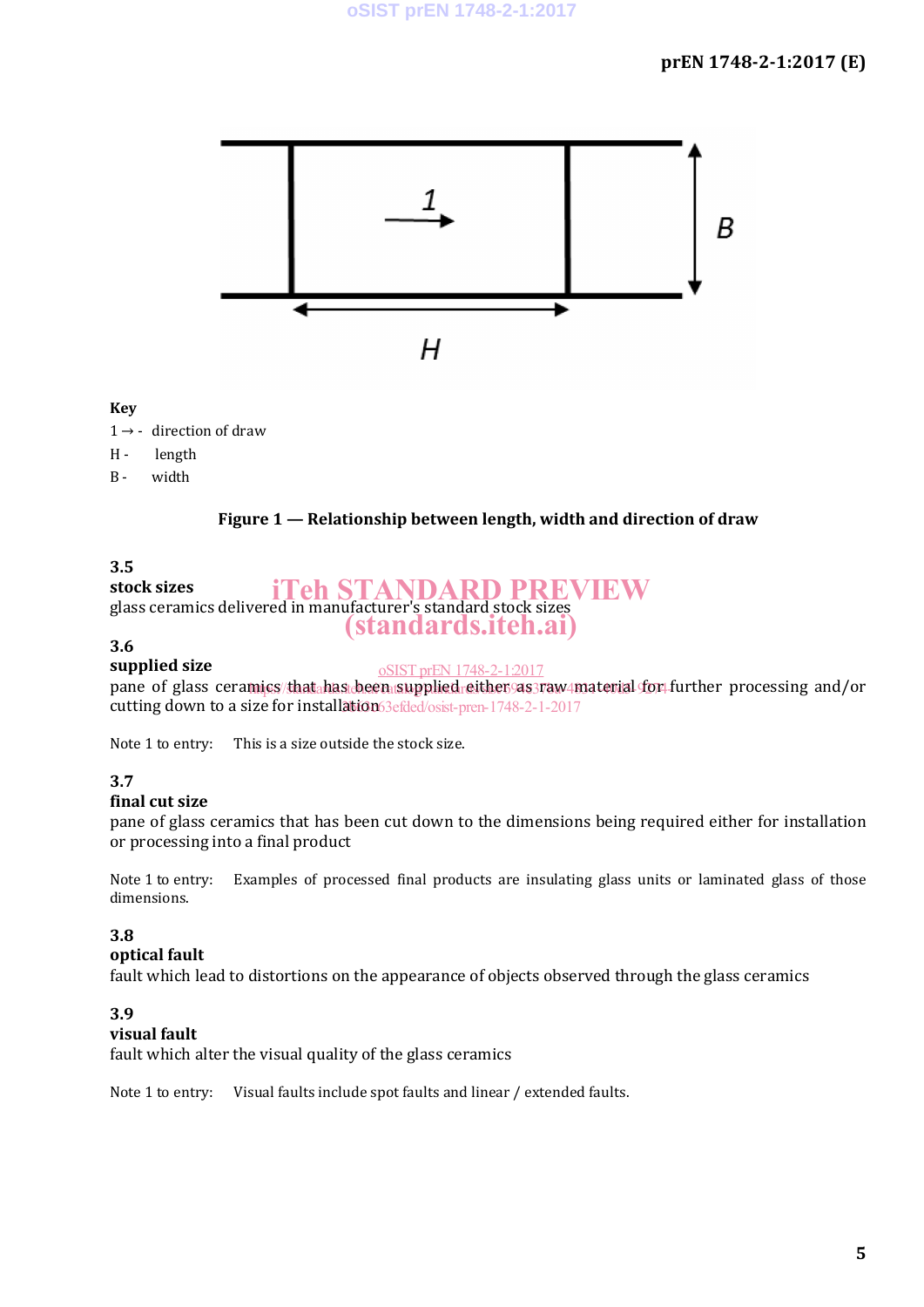### **prEN 1748-2-1:2017 (E)**

#### **3.10**

#### **spot fault**

nucleus which is generally accompanied by a halo of distorted glass

Note 1 to entry: Spot fault can be solid inclusions, bubbles, etc.

#### **3.11**

#### **halo**

area locally distorted, generally around a point defect

#### **3.12**

#### **linear / extended fault**

fault which can be on or in the glass ceramics, in the form of deposits, marks or scratches that occupy an extended length or area

#### **3.13**

#### **edge defect**

defect which can occur on the edge of a cut size piece in the form of entrant and emergent fault and/or bevel

#### **3.14**

#### **concentration**

**c**

sum of the lengths of gaseous inclusions > 1,0 mm in any circle of 400 mm diameter

## **4 Chemical composition**

# (standards.iteh.ai)

#### **4.1 General**

oSIST prEN 1748-2-1:2017

https://standards.iteh.ai/catalog/standards/sist/694e37ba-4831-40d5-9274-

The special basic products covered by this Europeann-Standard are all manufactured from glass ceramics.

The magnitude of the proportions by mass of the constituents of glass ceramics covered by this standard is given in Table 1, see also Annex A.

NOTE Oxygen is not mentioned in Table 1 (see Annex A).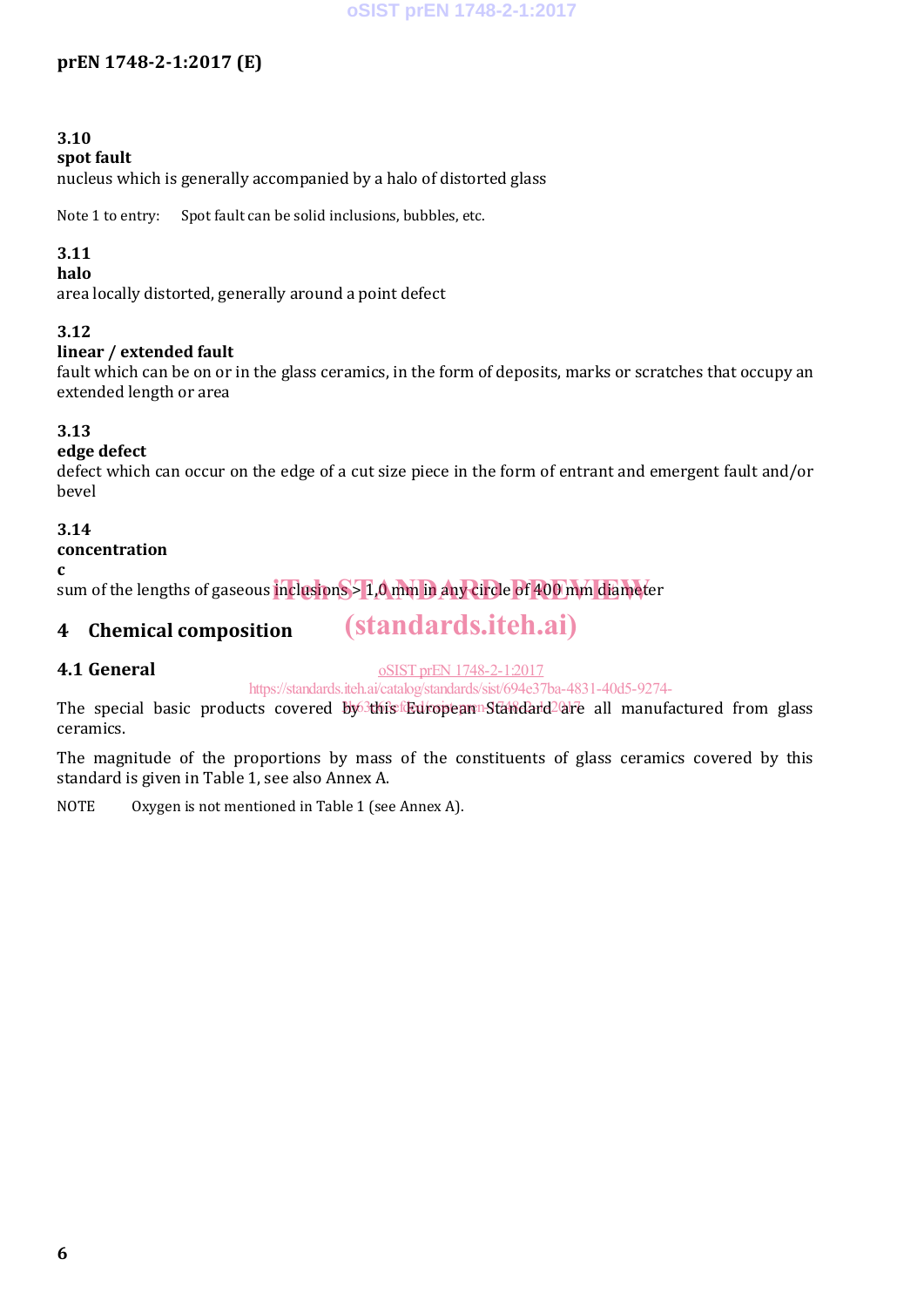| <b>Constituents</b>                                                                                                 | Proportion by mass of element |  |
|---------------------------------------------------------------------------------------------------------------------|-------------------------------|--|
| Silicon (Si)                                                                                                        | 23 % - 38 %                   |  |
| Aluminium (Al)                                                                                                      | 7,9 % - 14,5 %                |  |
| Lithium (Li)                                                                                                        | $0\% - 2.4\%$                 |  |
| Sodium (Na)                                                                                                         | $0\% - 1.5\%$                 |  |
| Calcium (Ca)                                                                                                        | $0\% - 5.8\%$                 |  |
| Magnesium (Mg)                                                                                                      | $0\% - 4.9\%$                 |  |
| $\text{Zinc}(\text{Zn})$                                                                                            | $0\% - 4.1\%$                 |  |
| Potassium (K)                                                                                                       | $0\% - 1.7\%$                 |  |
| Zirconium (Zr)                                                                                                      | $0\% - 3.7\%$                 |  |
| Titanium (Ti)                                                                                                       | $0\% - 3.0\%$                 |  |
| Barium (Ba)                                                                                                         | $0\% - 7,2\%$                 |  |
| Other components excluding oxygen a                                                                                 | $< 5\%$                       |  |
| Properties other than photometric characteristics shall not be significantly altered by these other components<br>a |                               |  |

**Table 1 — Magnitude of the proportions by mass of the constituents of glass ceramics**

**4.2 Tint**

(standards.iteh.ai)

Body tinted glass ceramics is obtaine<u>d by the addition of sui</u>table materials.

https://standards.iteh.ai/catalog/standards/sist/694e37ba-4831-40d5-9274-

**5** Physical and mechanical characteristics<sup>8-2-1-2017</sup>

## **5.1 General characteristics**

Conventional numerical values for the physical and mechanical characteristics of glass ceramics excluding 'Characteristic bending strength  $(f_{g,k})$  are given in Table 2. These values are not precise requirements with which the glass ceramics shall strictly comply, but are the generally accepted figures for use in calculations where a high degree of accuracy is not required.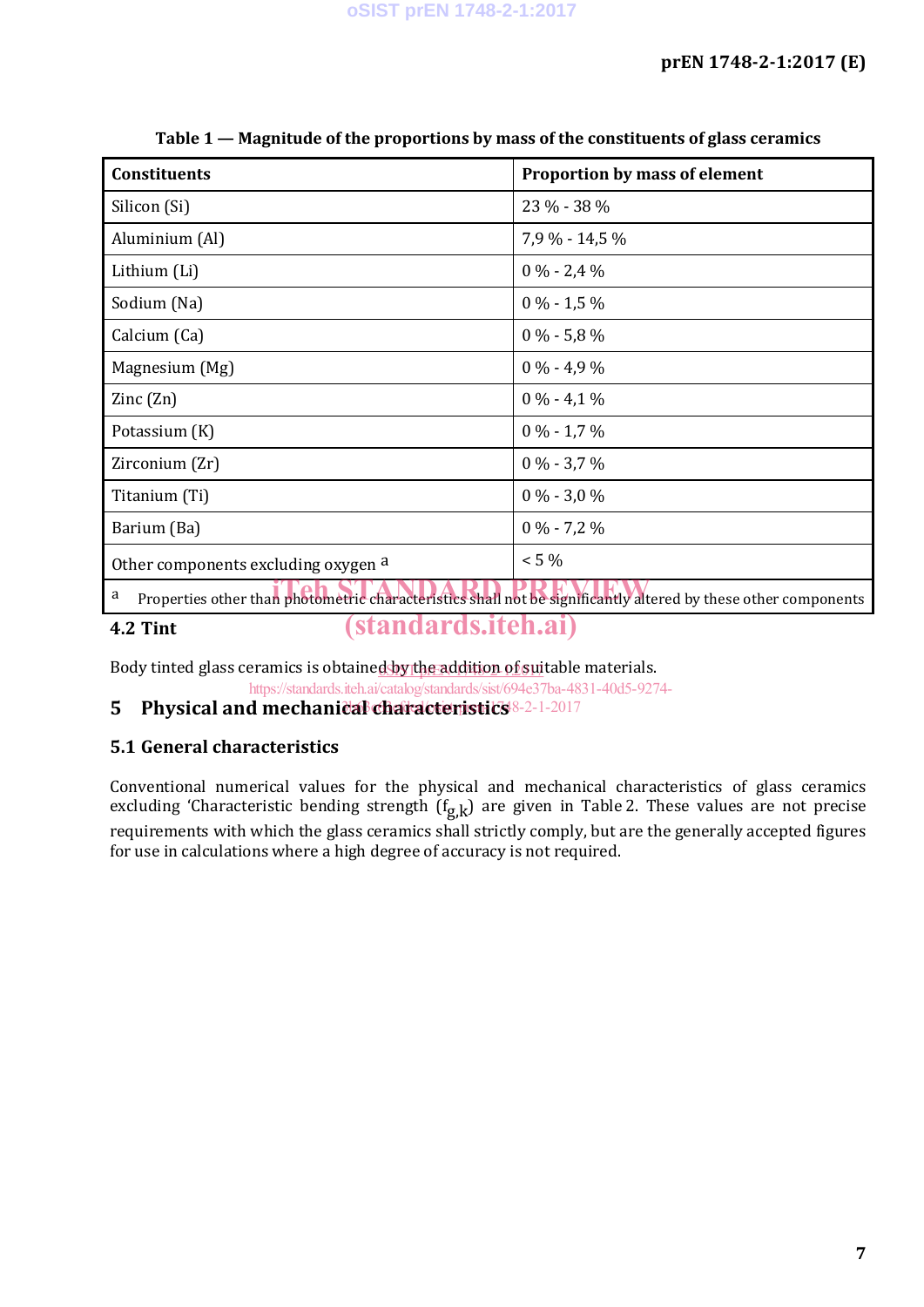| Characteristic                                                                        | <b>Symbol</b>    | Value and unit                                       |  |
|---------------------------------------------------------------------------------------|------------------|------------------------------------------------------|--|
| Density (at $18^{\circ}$ C)                                                           | $\rho$           | $2400 \text{ kg/m}^3$<br>to<br>$2600 \text{ kg/m}^3$ |  |
| Hardness (Knoop)                                                                      | $HK_{0,1/20}$    | $600 - 750a$                                         |  |
| Young's modulus (modulus of elasticity)                                               | Е                | $9 \times 10^{10}$ Pa                                |  |
| Poisson's ratio                                                                       | $\mu$            | 0,2                                                  |  |
| Specific heat capacity                                                                | $C_{\rm p}$      | $0.8 - 0.9 \times 10^{3}$ J/(kg*K)                   |  |
| Nominal value of average coefficient of<br>linear<br>expansion between 20°C and 300°C | $\alpha$         | Zero                                                 |  |
| Resistance against temperature differential and sudden<br>temperature change          |                  | 650K <sup>b</sup>                                    |  |
| Thermal conductivity                                                                  | λ                | $1,5 - 1,7 W/(m*K)$                                  |  |
| Mean refractive index to visible radiation (at 589,3 nm)                              | $\boldsymbol{n}$ | 1,5                                                  |  |
| Emissivity (corrected)                                                                | ε                | 0,837                                                |  |
| a<br>Knoop Hardness in accordance with ISO 9385                                       |                  |                                                      |  |

**Table 2 — Physical and mechanical characteristics of glass ceramics**

 $\sigma$  Knoop Hardness in accordance with ISO 9385.<br>B Generally accepted value that is influenced by edge quality.

# **5.2** Characteristic bending strength **Standards.iteh.ai**)

The characteristic bending strength value applies to  $\frac{1}{4}$   $\frac{1}{4}$   $\frac{1}{4}$  loading over a short time, e.g. wind loading, and relate to a 5 % probability of breakage at the lower limit of the 95-%? difidence interval. 3b63c63efded/osist-pren-1748-2-1-2017

The value of the characteristic bending strength,  $f_{g,k}$  for floated glass ceramics is 45 MPa, the value of the characteristic bending strength,  $f_{g,k}$  for rolled glass ceramics is 25 MPa.

NOTE Methods of determination of the bending strength of glass are given in EN 1288–1, EN 1288–2, (see [1] and [2]). Design of glass panes is covered by prEN 16612 (see [3]).

### **5.3 Designation of clear glass ceramics**

### **5.3.1 General**

A glass ceramics product is designated as clear glass ceramics when it is not tinted and when the light transmittance of the glass ceramics material, unmodified by the possible presence of a coating or surface roughness of, for example, a rolled glass ceramics complies with 5.3.2 and 5.3.3.

In order to measure the light transmittance characteristics of glass ceramics, to determine whether it can be designated as clear glass ceramics, it is necessary, in some cases, to carry out a pre-treatment such as the following:

- coatings on smooth surfaces shall be eliminated, without modifying the thickness of the glass ceramics substrate;
- rough surfaces, with or without coatings, shall be eliminated by smoothing and polishing. The thickness of the glass ceramics will be modified by this process.